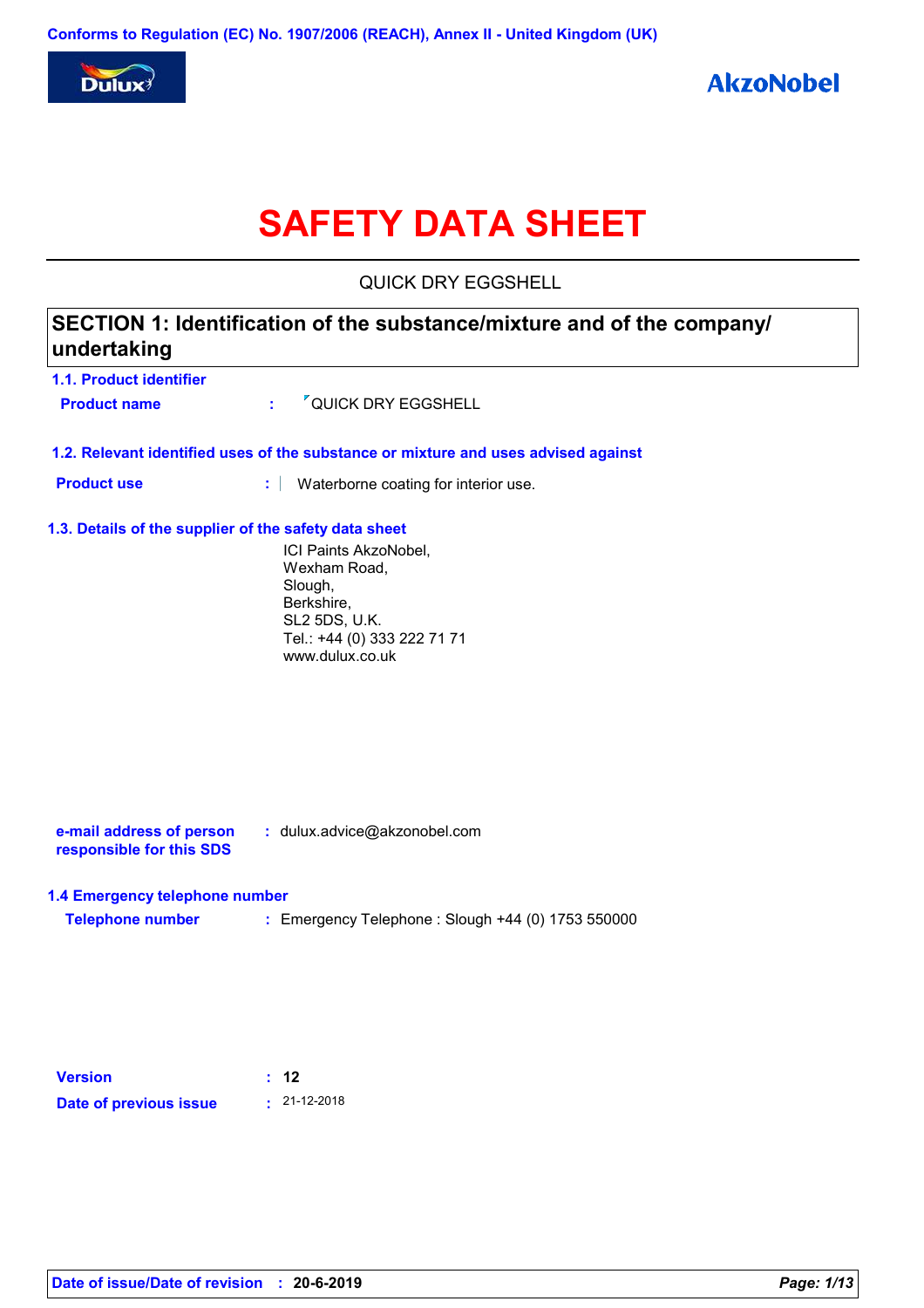# **SECTION 2: Hazards identification**

| SECTION 2. Hazarus Iuentincation                                                                                                                                |                                                                                                                              |
|-----------------------------------------------------------------------------------------------------------------------------------------------------------------|------------------------------------------------------------------------------------------------------------------------------|
| 2.1 Classification of the substance or mixture                                                                                                                  |                                                                                                                              |
| <b>Product definition</b>                                                                                                                                       | : Mixture                                                                                                                    |
| Not classified.                                                                                                                                                 | Classification according to Regulation (EC) No. 1272/2008 [CLP/GHS]                                                          |
|                                                                                                                                                                 | The product is not classified as hazardous according to Regulation (EC) $1272/2008$ as amended.                              |
| <b>Ingredients of unknown</b><br>toxicity                                                                                                                       | $: 0\%$                                                                                                                      |
| <b>Ingredients of unknown</b><br>ecotoxicity                                                                                                                    | $: 0\%$                                                                                                                      |
|                                                                                                                                                                 | See Section 11 for more detailed information on health effects and symptoms.                                                 |
| <b>2.2 Label elements</b>                                                                                                                                       |                                                                                                                              |
| <b>Signal word</b>                                                                                                                                              | : No signal word.                                                                                                            |
| <b>Hazard statements</b>                                                                                                                                        | : No known significant effects or critical hazards.                                                                          |
| <b>Precautionary statements</b>                                                                                                                                 |                                                                                                                              |
| <b>General</b>                                                                                                                                                  | : P102 - Keep out of reach of children.<br>P101 - If medical advice is needed, have product container or label at hand.      |
| <b>Prevention</b>                                                                                                                                               | : P262 - Do not get in eyes, on skin, or on clothing.                                                                        |
| <b>Response</b>                                                                                                                                                 | P312 - Call a POISON CENTER or doctor/physician if you feel unwell.                                                          |
| <b>Storage</b>                                                                                                                                                  | : Not applicable.                                                                                                            |
| <b>Disposal</b>                                                                                                                                                 | : P501 - Dispose of contents and container in accordance with all local, regional,<br>national or international regulations. |
| <b>Supplemental label</b><br>elements                                                                                                                           | Contains 1,2-benzisothiazol-3(2H)-one and $C(M)$ IT/MIT(3:1). May produce an<br>allergic reaction.                           |
| <b>Annex XVII - Restrictions</b><br>on the manufacture,<br>placing on the market and<br>use of certain dangerous<br>substances, mixtures and<br><b>articles</b> | : Not applicable.                                                                                                            |
| <b>Special packaging requirements</b>                                                                                                                           |                                                                                                                              |
| <b>Containers to be fitted</b><br>with child-resistant<br>fastenings                                                                                            | : Not applicable.                                                                                                            |
| <b>Tactile warning of danger</b>                                                                                                                                | : Not applicable.                                                                                                            |
| 2.3 Other hazards                                                                                                                                               |                                                                                                                              |
| <b>Voluntary label element</b><br>(CEPE)                                                                                                                        | : Not applicable.                                                                                                            |

# **SECTION 3: Composition/information on ingredients**

: None known.

**Other hazards which do : not result in classification**

| <b>Product/ingredient name</b>               | <b>Identifiers</b>                                                   | $\frac{9}{6}$   | <b>Regulation (EC) No.</b><br>1272/2008 [CLP]                                              | <b>Type</b> |
|----------------------------------------------|----------------------------------------------------------------------|-----------------|--------------------------------------------------------------------------------------------|-------------|
| $\sqrt{2}$ -methoxymethylethoxy)<br>propanol | IREACH #:<br>l01-2119450011-60<br>IEC: 252-104-2<br>ICAS: 34590-94-8 | l≤10            | Not classified.                                                                            | $[2]$       |
| 1,2-benzisothiazol-3(2H)-one                 | IEC: 220-120-9<br>ICAS: 2634-33-5<br>lIndex:<br>613-088-00-6         | <sub>0.01</sub> | Acute Tox. 4, H302<br>Skin Irrit. 2, H315<br>Eye Dam. 1, H318<br><b>Skin Sens. 1, H317</b> | $[1]$       |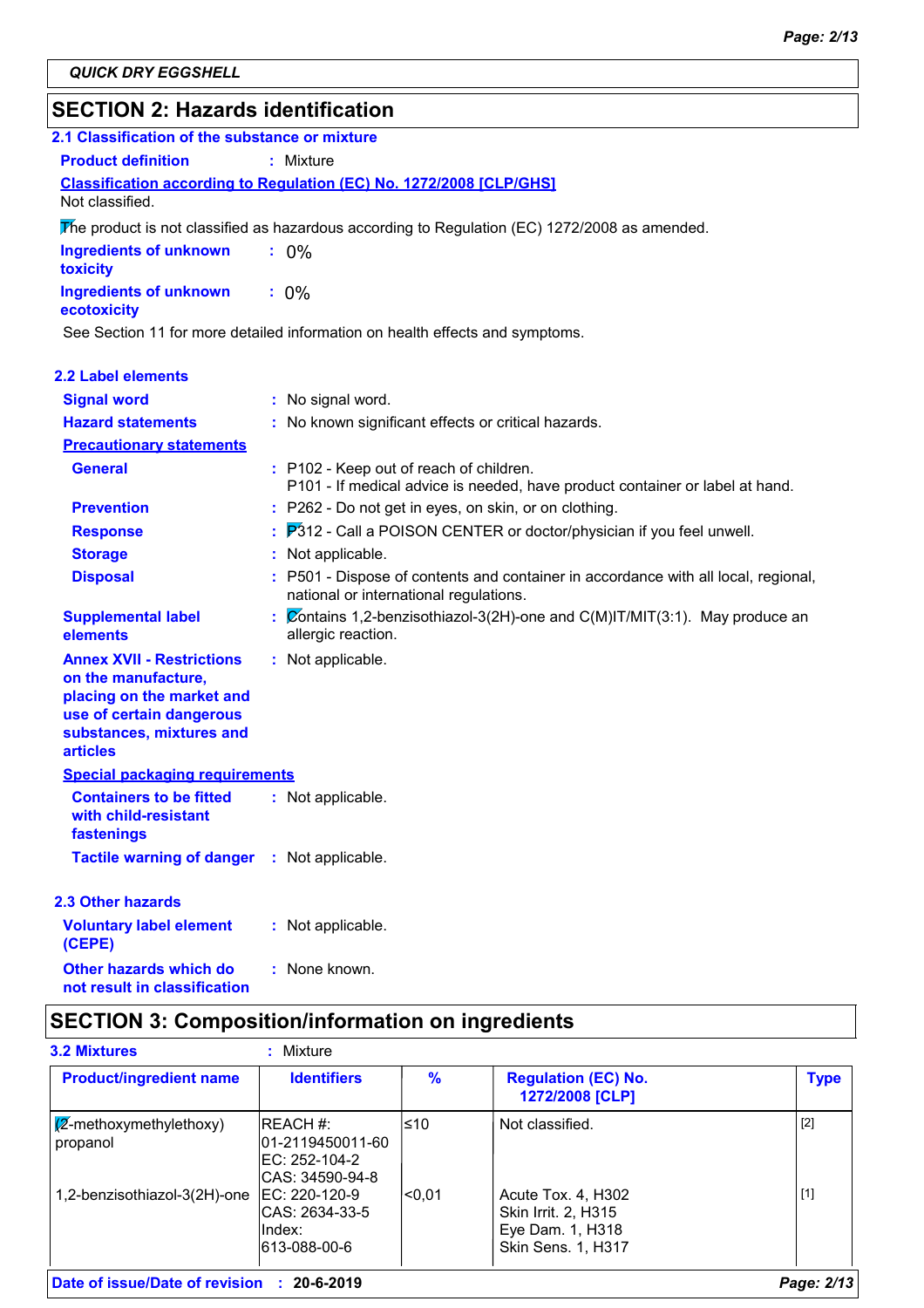### *QUICK DRY EGGSHELL*

# **SECTION 3: Composition/information on ingredients**

| $C(M)$ IT/MIT $(3:1)$ | <b>IREACH #:</b><br>l01-2120764691-48<br>ICAS: 55965-84-9<br>lIndex:<br>613-167-00-5 | < 0,0015 | Aquatic Acute 1, H400 (M=10)<br>Acute Tox. 3, H301<br>Acute Tox. 3, H311<br>Acute Tox. 3, H331<br>Skin Corr. 1B, H314<br>Eye Dam. 1, H318<br>Skin Sens. 1, H317<br>Aquatic Acute 1, H400 (M=1)<br>Aquatic Chronic 1, H410 (M=1)<br>See Section 16 for<br>the full text of the H<br>statements declared<br>above. | $[1]$ |  |
|-----------------------|--------------------------------------------------------------------------------------|----------|------------------------------------------------------------------------------------------------------------------------------------------------------------------------------------------------------------------------------------------------------------------------------------------------------------------|-------|--|
|                       |                                                                                      |          |                                                                                                                                                                                                                                                                                                                  |       |  |

There are no additional ingredients present which, within the current knowledge of the supplier and in the

concentrations applicable, are classified as hazardous to health or the environment, are PBTs, vPvBs or Substances of equivalent concern, or have been assigned a workplace exposure limit and hence require reporting in this section.

#### Type

 $\boxed{1}$  Substance classified with a health or environmental hazard

- [2] Substance with a workplace exposure limit
- [3] Substance meets the criteria for PBT according to Regulation (EC) No. 1907/2006, Annex XIII
- [4] Substance meets the criteria for vPvB according to Regulation (EC) No. 1907/2006, Annex XIII
- [5] Substance of equivalent concern
- [6] Additional disclosure due to company policy

Occupational exposure limits, if available, are listed in Section 8.

### **SECTION 4: First aid measures**

### **4.1 Description of first aid measures**

| <b>General</b>                    | : In all cases of doubt, or when symptoms persist, seek medical attention. Never give<br>anything by mouth to an unconscious person. If unconscious, place in recovery<br>position and seek medical advice. |
|-----------------------------------|-------------------------------------------------------------------------------------------------------------------------------------------------------------------------------------------------------------|
| Eye contact                       | : Remove contact lenses, irrigate copiously with clean, fresh water, holding the<br>eyelids apart for at least 10 minutes and seek immediate medical advice.                                                |
| <b>Inhalation</b>                 | : Remove to fresh air. Keep person warm and at rest. If not breathing, if breathing is<br>irregular or if respiratory arrest occurs, provide artificial respiration or oxygen by<br>trained personnel.      |
| <b>Skin contact</b>               | : Remove contaminated clothing and shoes. Wash skin thoroughly with soap and<br>water or use recognised skin cleanser. Do NOT use solvents or thinners.                                                     |
| <b>Ingestion</b>                  | : If swallowed, seek medical advice immediately and show the container or label.<br>Keep person warm and at rest. Do NOT induce vomiting.                                                                   |
| <b>Protection of first-aiders</b> | : No action shall be taken involving any personal risk or without suitable training.                                                                                                                        |

#### **4.2 Most important symptoms and effects, both acute and delayed**

There are no data available on the mixture itself. The product is not classified as hazardous according to Regulation (EC) 1272/2008 as amended.

Repeated or prolonged contact with the mixture may cause removal of natural fat from the skin, resulting in nonallergic contact dermatitis and absorption through the skin.

If splashed in the eyes, the liquid may cause irritation and reversible damage.

This takes into account, where known, delayed and immediate effects and also chronic effects of components from short-term and long-term exposure by oral, inhalation and dermal routes of exposure and eye contact.

Contains 1,2-benzisothiazol-3(2H)-one, C(M)IT/MIT(3:1). May produce an allergic reaction.

#### **4.3 Indication of any immediate medical attention and special treatment needed**

| Notes to physician         | : Treat symptomatically. Contact poison treatment specialist immediately if large<br>quantities have been ingested or inhaled. |
|----------------------------|--------------------------------------------------------------------------------------------------------------------------------|
| <b>Specific treatments</b> | No specific treatment.                                                                                                         |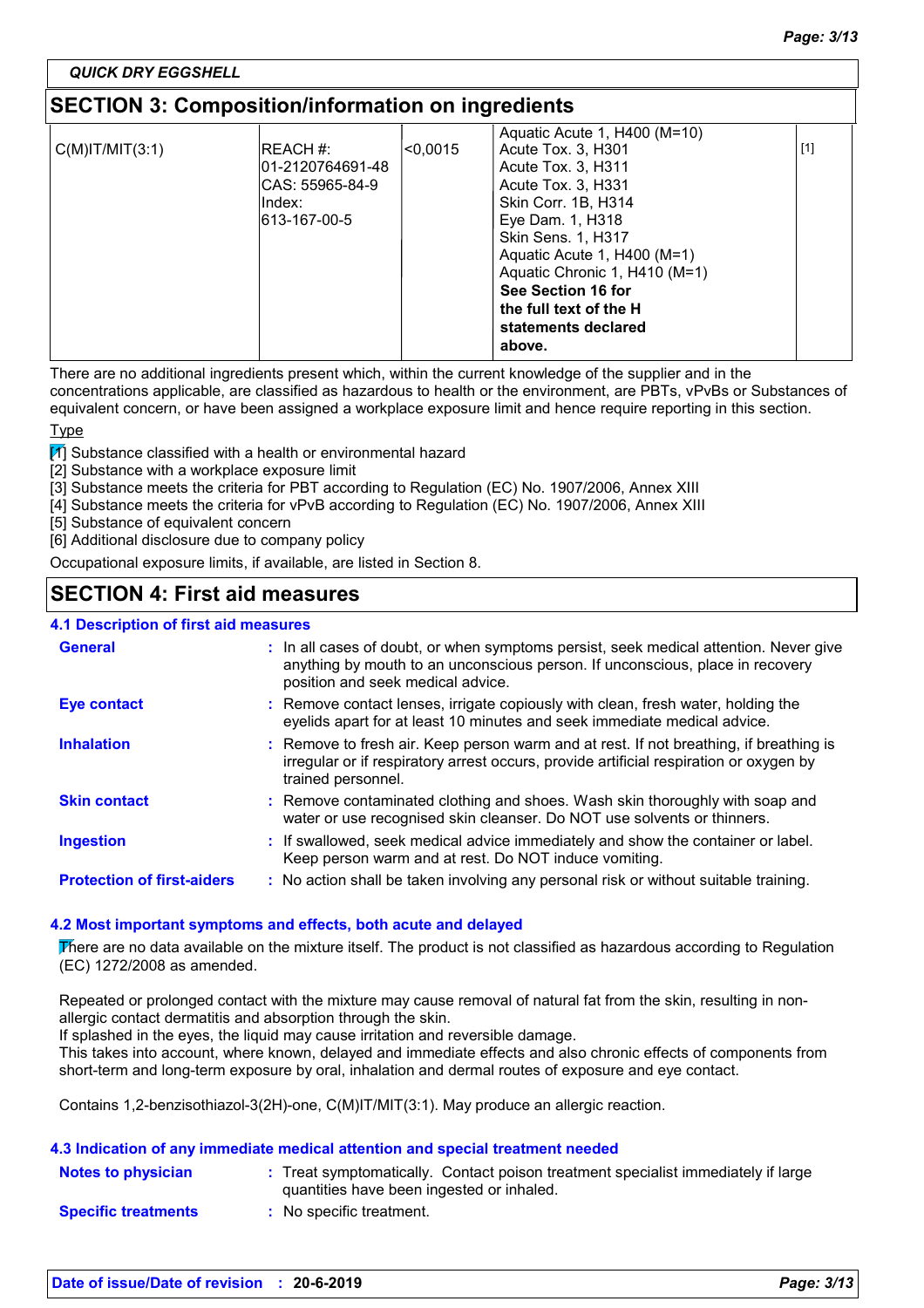### **SECTION 4: First aid measures**

See toxicological information (Section 11)

# **SECTION 5: Firefighting measures**

| 5.1 Extinguishing media                                  |                                                                                                                              |
|----------------------------------------------------------|------------------------------------------------------------------------------------------------------------------------------|
| <b>Suitable extinguishing</b><br>media                   | : Recommended: alcohol-resistant foam, $CO2$ , powders, water spray.                                                         |
| <b>Unsuitable extinguishing</b><br>media                 | : Do not use water jet.                                                                                                      |
|                                                          | 5.2 Special hazards arising from the substance or mixture                                                                    |
| <b>Hazards from the</b><br>substance or mixture          | : Fire will produce dense black smoke. Exposure to decomposition products may<br>cause a health hazard.                      |
| <b>Hazardous combustion</b><br>products                  | : Decomposition products may include the following materials: carbon monoxide,<br>carbon dioxide, smoke, oxides of nitrogen. |
| <b>5.3 Advice for firefighters</b>                       |                                                                                                                              |
| <b>Special protective actions</b><br>for fire-fighters   | : Cool closed containers exposed to fire with water. Do not release runoff from fire to<br>drains or watercourses.           |
| <b>Special protective</b><br>equipment for fire-fighters | : Appropriate breathing apparatus may be required.                                                                           |

### **SECTION 6: Accidental release measures**

|                                                                | 6.1 Personal precautions, protective equipment and emergency procedures                                                                                                                                                                                                            |
|----------------------------------------------------------------|------------------------------------------------------------------------------------------------------------------------------------------------------------------------------------------------------------------------------------------------------------------------------------|
| For non-emergency<br>personnel                                 | : Avoid breathing vapour or mist. Refer to protective measures listed in sections 7<br>and $8.$                                                                                                                                                                                    |
|                                                                | For emergency responders : If specialised clothing is required to deal with the spillage, take note of any<br>information in Section 8 on suitable and unsuitable materials. See also the<br>information in "For non-emergency personnel".                                         |
| <b>6.2 Environmental</b><br>precautions                        | : Do not allow to enter drains or watercourses. If the product contaminates lakes,<br>rivers, or sewers, inform the appropriate authorities in accordance with local<br>regulations.                                                                                               |
| 6.3 Methods and material<br>for containment and<br>cleaning up | : Contain and collect spillage with non-combustible, absorbent material e.g. sand,<br>earth, vermiculite or diatomaceous earth and place in container for disposal<br>according to local regulations (see Section 13). Preferably clean with a detergent.<br>Avoid using solvents. |
| 6.4 Reference to other<br><b>sections</b>                      | : See Section 1 for emergency contact information.<br>See Section 8 for information on appropriate personal protective equipment.<br>See Section 13 for additional waste treatment information.                                                                                    |

# **SECTION 7: Handling and storage**

The information in this section contains generic advice and guidance. The list of Identified Uses in Section 1 should be consulted for any available use-specific information provided in the Exposure Scenario(s).

| <b>7.1 Precautions for safe</b><br>handling | : Avoid contact with skin and eyes. Avoid inhalation of vapour, spray or mist.<br>Eating, drinking and smoking should be prohibited in areas where this material is<br>handled, stored and processed.<br>Put on appropriate personal protective equipment (see Section 8).<br>Never use pressure to empty. Container is not a pressure vessel.<br>Always keep in containers made from the same material as the original one.<br>Comply with the health and safety at work laws. |
|---------------------------------------------|---------------------------------------------------------------------------------------------------------------------------------------------------------------------------------------------------------------------------------------------------------------------------------------------------------------------------------------------------------------------------------------------------------------------------------------------------------------------------------|
|                                             | Do not allow to enter drains or watercourses.                                                                                                                                                                                                                                                                                                                                                                                                                                   |

### **7.2 Conditions for safe storage, including any incompatibilities**

| Date of issue/Date of revision : 20-6-2019 | Page: 4/13 |
|--------------------------------------------|------------|
|                                            |            |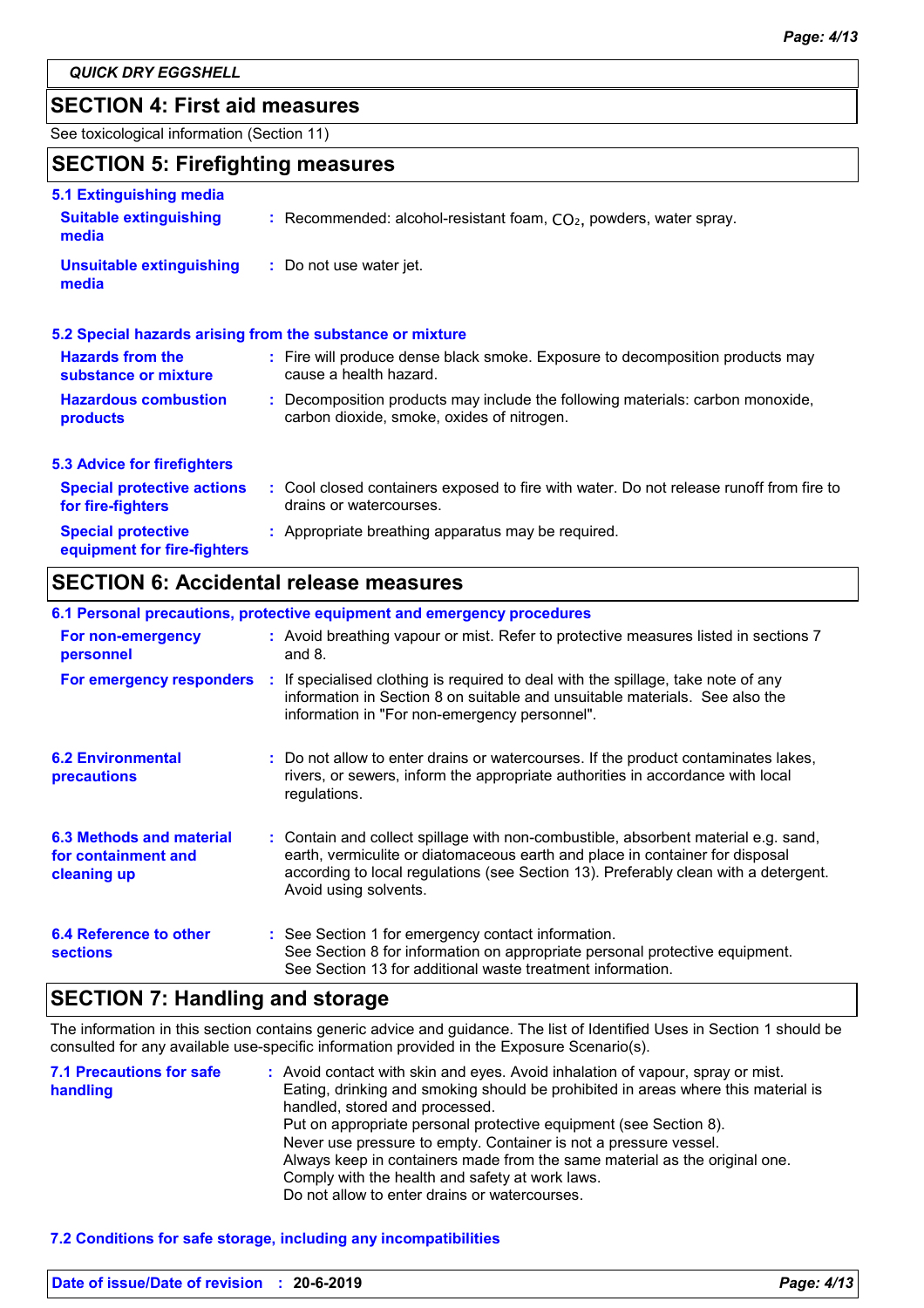# **SECTION 7: Handling and storage**

Store in accordance with local regulations.

#### **Notes on joint storage**

Keep away from: oxidising agents, strong alkalis, strong acids.

#### **Additional information on storage conditions**

Observe label precautions. Store in a dry, cool and well-ventilated area. Keep away from heat and direct sunlight. Keep container tightly closed.

No smoking. Prevent unauthorised access. Containers that have been opened must be carefully resealed and kept upright to prevent leakage.

### **7.3 Specific end use(s) Recommendations :**

: Not available.

**Industrial sector specific : solutions**

### **SECTION 8: Exposure controls/personal protection**

: Not available.

The information in this section contains generic advice and guidance. Information is provided based on typical anticipated uses of the product. Additional measures might be required for bulk handling or other uses that could significantly increase worker exposure or environmental releases.

### **8.1 Control parameters**

#### **Occupational exposure limits**

| <b>Product/ingredient name</b><br>2-methoxymethylethoxy)propanol |  |  | <b>Exposure limit values</b><br>EH40/2005 WELs (United Kingdom (UK), 12/2011). Absorbed<br>through skin.<br>TWA: 308 mg/m <sup>3</sup> 8 hours.<br>TWA: 50 ppm 8 hours.                                                                                                                                                                                                                           |  |  |
|------------------------------------------------------------------|--|--|---------------------------------------------------------------------------------------------------------------------------------------------------------------------------------------------------------------------------------------------------------------------------------------------------------------------------------------------------------------------------------------------------|--|--|
|                                                                  |  |  |                                                                                                                                                                                                                                                                                                                                                                                                   |  |  |
| <b>DNELS/DMELS</b>                                               |  |  |                                                                                                                                                                                                                                                                                                                                                                                                   |  |  |
| No DNELs/DMELs available.                                        |  |  |                                                                                                                                                                                                                                                                                                                                                                                                   |  |  |
| <b>PNECs</b>                                                     |  |  |                                                                                                                                                                                                                                                                                                                                                                                                   |  |  |
| No PNECs available                                               |  |  |                                                                                                                                                                                                                                                                                                                                                                                                   |  |  |
| <b>8.2 Exposure controls</b>                                     |  |  |                                                                                                                                                                                                                                                                                                                                                                                                   |  |  |
| <b>Appropriate engineering</b><br><b>controls</b>                |  |  | : Provide adequate ventilation. Where reasonably practicable, this should be<br>achieved by the use of local exhaust ventilation and good general extraction. If<br>these are not sufficient to maintain concentrations of particulates and solvent<br>vapours below the OEL, suitable respiratory protection must be worn.                                                                       |  |  |
| <b>Individual protection measures</b>                            |  |  |                                                                                                                                                                                                                                                                                                                                                                                                   |  |  |
| <b>Hygiene measures</b>                                          |  |  | : Wash hands, forearms and face thoroughly after handling chemical products, before<br>eating, smoking and using the lavatory and at the end of the working period.<br>Appropriate techniques should be used to remove potentially contaminated clothing.<br>Wash contaminated clothing before reusing. Ensure that eyewash stations and<br>safety showers are close to the workstation location. |  |  |
| <b>Eye/face protection</b>                                       |  |  | : Use safety eyewear designed to protect against splash of liquids.                                                                                                                                                                                                                                                                                                                               |  |  |
| <b>Skin protection</b>                                           |  |  |                                                                                                                                                                                                                                                                                                                                                                                                   |  |  |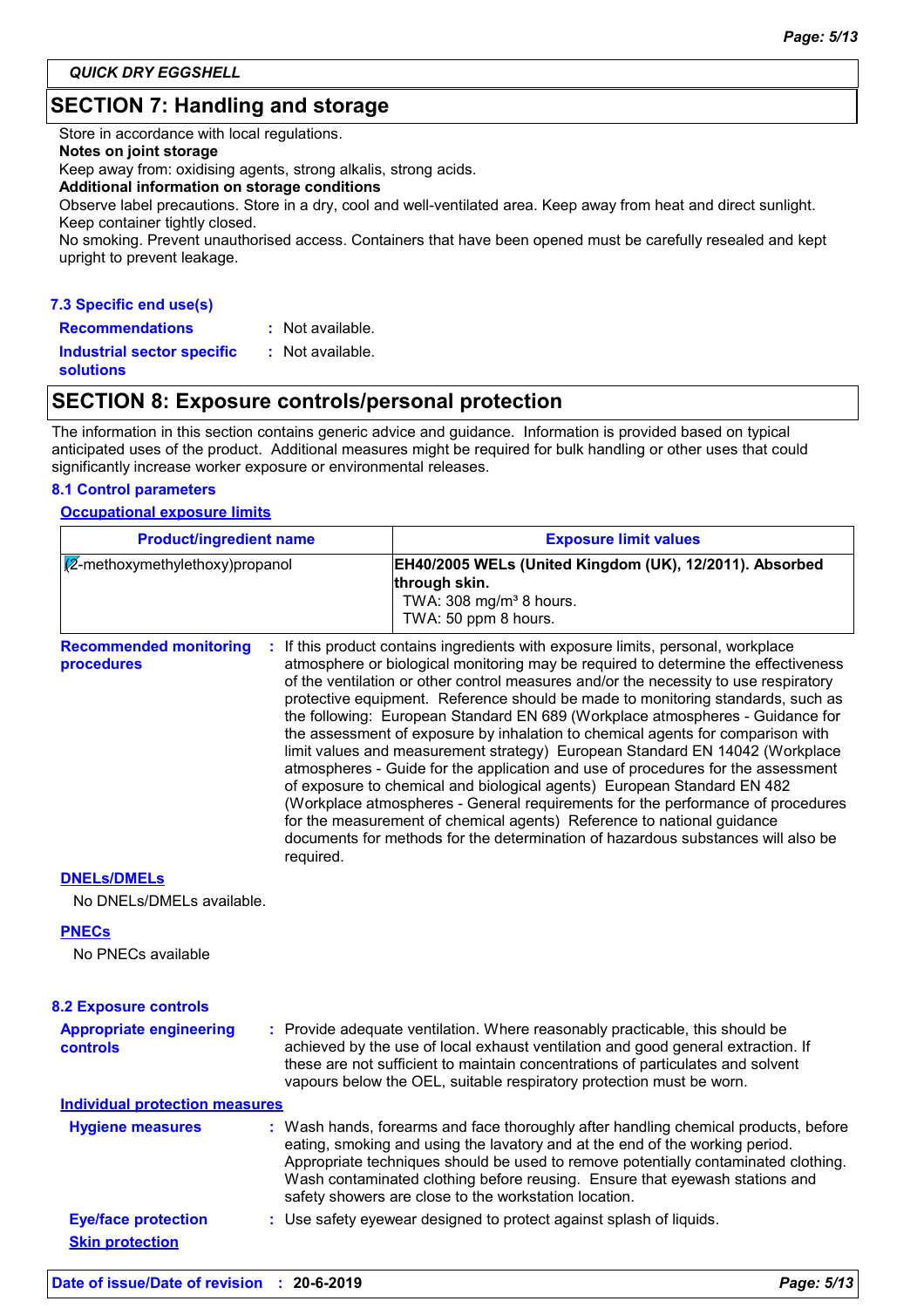# **SECTION 8: Exposure controls/personal protection**

| <b>Hand protection</b>        |                                                                                                                                                                                                                                                                                                                                                                                                                                                                                                                                                                                                                                                                                         |
|-------------------------------|-----------------------------------------------------------------------------------------------------------------------------------------------------------------------------------------------------------------------------------------------------------------------------------------------------------------------------------------------------------------------------------------------------------------------------------------------------------------------------------------------------------------------------------------------------------------------------------------------------------------------------------------------------------------------------------------|
| <b>Gloves</b>                 | When prolonged or frequently repeated contact may occur, a glove with a protection<br>class of 6 (breakthrough time greater than 480 minutes according to EN 374) is<br>recommended. When only brief contact is expected, a glove with a protection class<br>of 2 or higher (breakthrough time greater than 30 minutes according to EN 374) is<br>recommended.                                                                                                                                                                                                                                                                                                                          |
|                               | NOTICE: The selection of a specific glove for a particular application and duration of<br>use in a workplace should also take into account all relevant workplace factors such<br>as, but not limited to: Other chemicals which may be handled, physical requirements<br>(cut/puncture protection, dexterity, thermal protection), potential body reactions to<br>glove materials, as well as the instructions/specifications provided by the glove<br>supplier.                                                                                                                                                                                                                        |
|                               | The user must check that the final choice of type of glove selected for handling this<br>product is the most appropriate and takes into account the particular conditions of<br>use, as included in the user's risk assessment.                                                                                                                                                                                                                                                                                                                                                                                                                                                         |
|                               | Gloves should be replaced regularly and if there is any sign of damage to the glove<br>material.                                                                                                                                                                                                                                                                                                                                                                                                                                                                                                                                                                                        |
|                               | Always ensure that the gloves are free from defects and that they are stored and<br>used correctly.                                                                                                                                                                                                                                                                                                                                                                                                                                                                                                                                                                                     |
| <b>Body protection</b>        | : Personnel should wear antistatic clothing made of natural fibres or of high-<br>temperature-resistant synthetic fibres.                                                                                                                                                                                                                                                                                                                                                                                                                                                                                                                                                               |
| <b>Other skin protection</b>  | : Appropriate footwear and any additional skin protection measures should be<br>selected based on the task being performed and the risks involved and should be<br>approved by a specialist before handling this product.                                                                                                                                                                                                                                                                                                                                                                                                                                                               |
| <b>Respiratory protection</b> | : If workers are exposed to concentrations above the exposure limit, they must use<br>appropriate, certified respirators.                                                                                                                                                                                                                                                                                                                                                                                                                                                                                                                                                               |
|                               | <b>OLD LEAD-BASED PAINTS:</b>                                                                                                                                                                                                                                                                                                                                                                                                                                                                                                                                                                                                                                                           |
|                               | When surfaces are to be prepared for painting, account should be taken of the age<br>of the property and the possibility that lead-pigmented paint might be present. There<br>is a possibility that ingestion or inhalation of scrapings or dust arising from the<br>preparation work could cause health effects. As a working rule you should assume<br>that this will be the case if the age of the property is pre 1960.                                                                                                                                                                                                                                                             |
|                               | Where possible wet sanding or chemical stripping methods should be used with<br>surfaces of this type to avoid the creation of dust. When dry sanding cannot be<br>avoided, and effective local exhaust ventilation is not available, it is recommended<br>that a dust respirator is worn, that is approved for use with lead dusts, and its type<br>selected on the basis of the COSHH assessment, taking into account the<br>Workplace Exposure Limit for lead in air. Furthermore, steps should be taken to<br>ensure containment of the dusts created, and that all practicable measures are<br>taken to clean up thoroughly all deposits of dusts in and around the affected area. |
|                               | Respiratory protection in case of dust or spray mist formation. (particle filter EN143<br>type P2) Respiratory protection in case of vapour formation. (half mask with<br>combination filter A2-P2 til concentrations of 0,5 Vol%.)                                                                                                                                                                                                                                                                                                                                                                                                                                                     |
|                               | The current Control of Lead at Work Regulations approved code of practice should<br>be consulted for advice on protective clothing and personal hygiene precautions.<br>Care should also be taken to exclude visitors, members of the household and<br>especially children from the affected area, during the actual work and the<br>subsequent clean up operations. All scrapings, dust, etc. should be disposed of by<br>the professional painting contractor as Hazardous Waste.                                                                                                                                                                                                     |
|                               | Extra precautions will also need to be taken when burning off old lead-based paints<br>because fumes containing lead will be produced. It is recommended that a<br>respirator, approved for use with particulate fumes of lead is selected on the basis<br>of the COSHH assessment, taking into account the Workplace Exposure Limit for<br>lead in air. Similar precautions to those given above about sanding should be taken                                                                                                                                                                                                                                                         |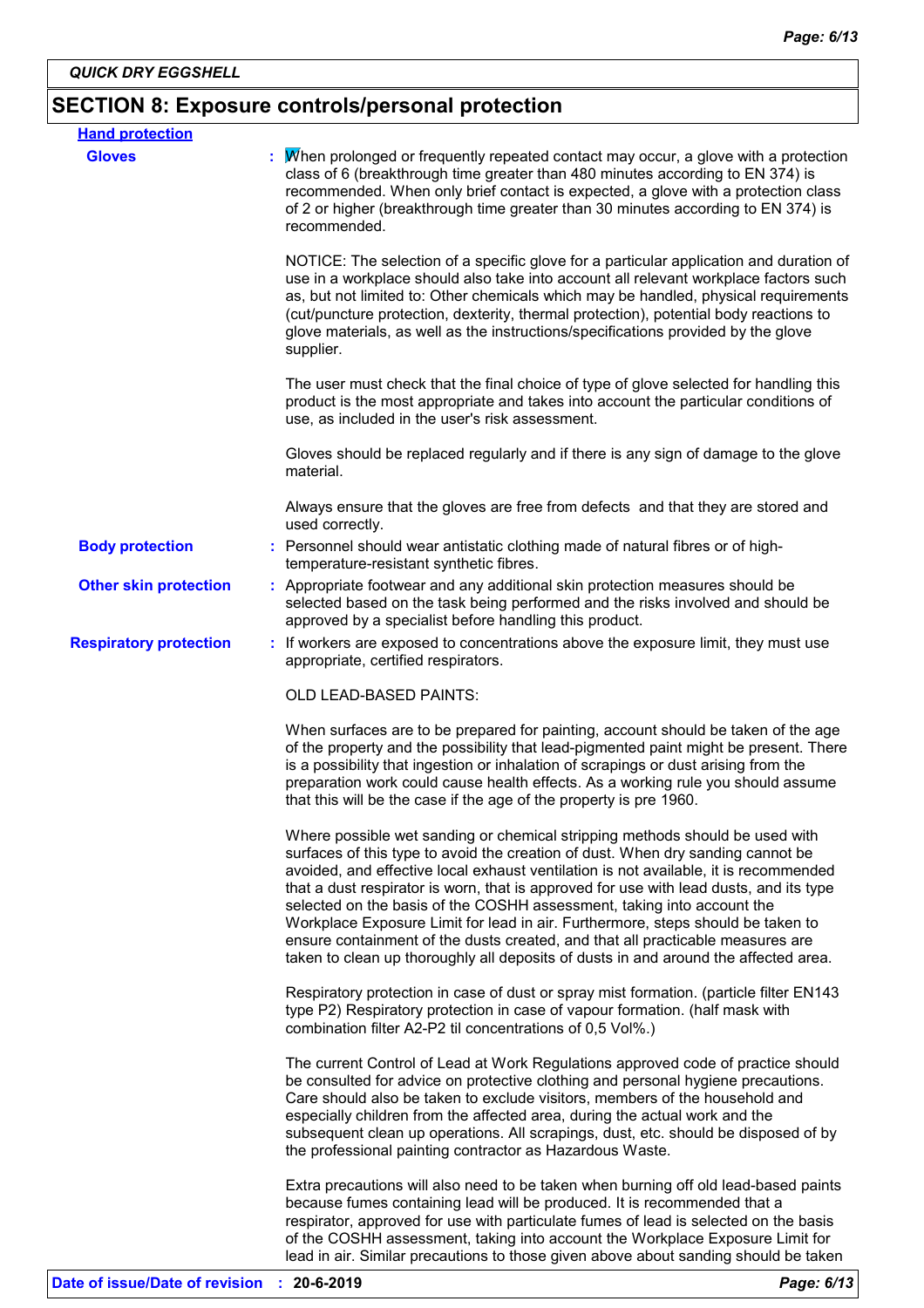### **SECTION 8: Exposure controls/personal protection**

with reference to protective clothing, disposal of scrapings and dusts, and exclusion of other personnel and especially children from the building during actual work and the subsequent clean up operations.

Avoid the inhalation of dust. Wear suitable face mask if dry sanding. Special precautions should be taken during surface preparation of pre-1960s paint surfaces over wood and metal as they may contain harmful lead. OLD LEAD-BASED PAINTS:

When surfaces are to be prepared for painting, account should be taken of the age of the property and the possibility that lead-pigmented paint might be present. There is a possibility that ingestion or inhalation of scrapings or dust arising from the preparation work could cause health effects. As a working rule you should assume that this will be the case if the age of the property is pre 1960.

Where possible wet sanding or chemical stripping methods should be used with surfaces of this type to avoid the creation of dust. When dry sanding cannot be avoided, and effective local exhaust ventilation is not available, it is recommended that a dust respirator is worn, that is approved for use with lead dusts, and its type selected on the basis of the COSHH assessment, taking into account the Workplace Exposure Limit for lead in air. Furthermore, steps should be taken to ensure containment of the dusts created, and that all practicable measures are taken to clean up thoroughly all deposits of dusts in and around the affected area.

Respiratory protection in case of dust or spray mist formation. (particle filter EN143 type P2) Respiratory protection in case of vapour formation. (half mask with combination filter A2-P2 til concentrations of 0,5 Vol%.)

The current Control of Lead at Work Regulations approved code of practice should be consulted for advice on protective clothing and personal hygiene precautions. Care should also be taken to exclude visitors, members of the household and especially children from the affected area, during the actual work and the subsequent clean up operations. All scrapings, dust, etc. should be disposed of by the professional painting contractor as Hazardous Waste.

Extra precautions will also need to be taken when burning off old lead-based paints because fumes containing lead will be produced. It is recommended that a respirator, approved for use with particulate fumes of lead is selected on the basis of the COSHH assessment, taking into account the Workplace Exposure Limit for lead in air. Similar precautions to those given above about sanding should be taken with reference to protective clothing, disposal of scrapings and dusts, and exclusion of other personnel and especially children from the building during actual work and the subsequent clean up operations.

Avoid the inhalation of dust. Wear suitable face mask if dry sanding. Special precautions should be taken during surface preparation of pre-1960s paint surfaces over wood and metal as they may contain harmful lead.

| <b>Environmental exposure</b> | : Do not allow to enter drains or watercourses |
|-------------------------------|------------------------------------------------|
| controls                      |                                                |

### **SECTION 9: Physical and chemical properties**

| 9.1. Information on basic physical and chemical properties |                       |  |  |  |
|------------------------------------------------------------|-----------------------|--|--|--|
| <b>Appearance</b>                                          |                       |  |  |  |
| <b>Physical state</b>                                      | $:$ Liquid.           |  |  |  |
| <b>Colour</b>                                              | : Various: See label. |  |  |  |
| <b>Odour</b>                                               | : Not available.      |  |  |  |
| <b>Odour threshold</b>                                     | Not available.<br>÷.  |  |  |  |
| рH                                                         | Not available.        |  |  |  |
|                                                            |                       |  |  |  |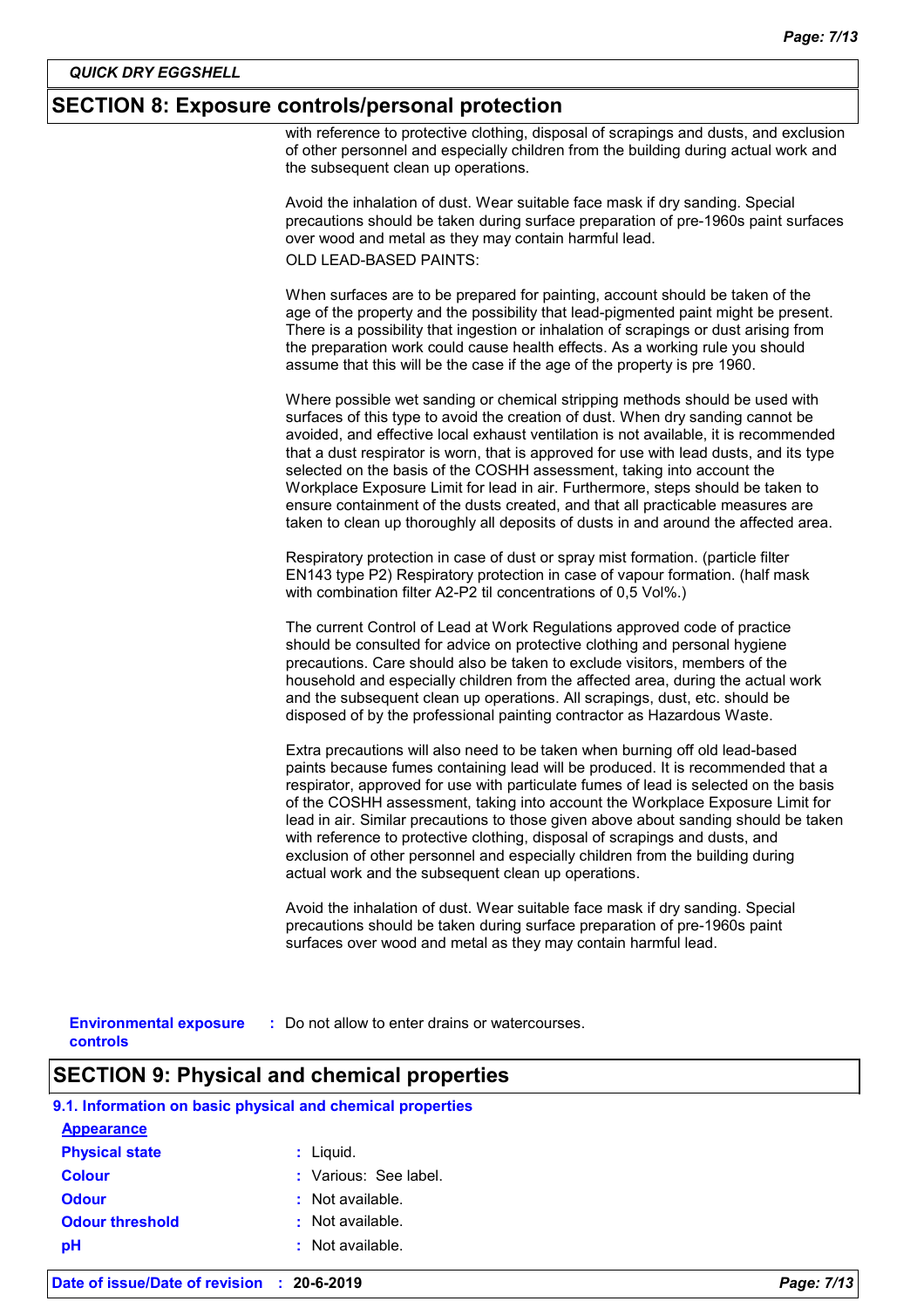# **SECTION 9: Physical and chemical properties**

| <b>Melting point/freezing point</b>                    | : Not available.                                        |
|--------------------------------------------------------|---------------------------------------------------------|
| Initial boiling point and boiling                      | $: 100^{\circ}$ C                                       |
| range                                                  |                                                         |
| <b>Flash point</b>                                     | Not applicable.                                         |
| <b>Evaporation rate</b>                                | Not available.                                          |
| <b>Upper/lower flammability or</b><br>explosive limits | : Not available.                                        |
| <b>Vapour pressure</b>                                 | : Not available.                                        |
| <b>Vapour density</b>                                  | $:$ Not available.                                      |
| <b>Relative density</b>                                | : 1,319                                                 |
| <b>Solubility(ies)</b>                                 | Easily soluble in the following materials: cold water.  |
| <b>Partition coefficient: n-octanol/</b><br>water      | : Not available.                                        |
| <b>Auto-ignition temperature</b>                       | : Not available.                                        |
| <b>Decomposition temperature</b>                       | : Not available.                                        |
| <b>Viscosity</b>                                       | Kinematic (room temperature): $5,32$ cm <sup>2</sup> /s |
| <b>Explosive properties</b>                            | : Not available.                                        |
| <b>Oxidising properties</b>                            | : Not available.                                        |
| 9.2. Other information                                 |                                                         |
| <b>Solubility in water</b>                             | : Not available.                                        |

# **SECTION 10: Stability and reactivity**

| <b>10.1 Reactivity</b>                            | : Mo specific test data related to reactivity available for this product or its ingredients.                                        |
|---------------------------------------------------|-------------------------------------------------------------------------------------------------------------------------------------|
| <b>10.2 Chemical stability</b>                    | : Stable under recommended storage and handling conditions (see Section 7).                                                         |
| <b>10.3 Possibility of</b><br>hazardous reactions | : <i>Under normal conditions of storage and use</i> , hazardous reactions will not occur.                                           |
| <b>10.4 Conditions to avoid</b>                   | : When exposed to high temperatures may produce hazardous decomposition<br>products.                                                |
| 10.5 Incompatible materials                       | : Keep away from the following materials to prevent strong exothermic reactions:<br>oxidising agents, strong alkalis, strong acids. |
| <b>10.6 Hazardous</b><br>decomposition products   | : Decomposition products may include the following materials: carbon monoxide,<br>carbon dioxide, smoke, oxides of nitrogen.        |

# **SECTION 11: Toxicological information**

#### **11.1 Information on toxicological effects**

There are no data available on the mixture itself. The product is not classified as hazardous according to Regulation (EC) 1272/2008 as amended.

Repeated or prolonged contact with the mixture may cause removal of natural fat from the skin, resulting in nonallergic contact dermatitis and absorption through the skin.

If splashed in the eyes, the liquid may cause irritation and reversible damage.

This takes into account, where known, delayed and immediate effects and also chronic effects of components from short-term and long-term exposure by oral, inhalation and dermal routes of exposure and eye contact.

Contains 1,2-benzisothiazol-3(2H)-one, C(M)IT/MIT(3:1). May produce an allergic reaction.

**Acute toxicity**

**Conclusion/Summary :** Not available.

#### **Acute toxicity estimates**

Not available.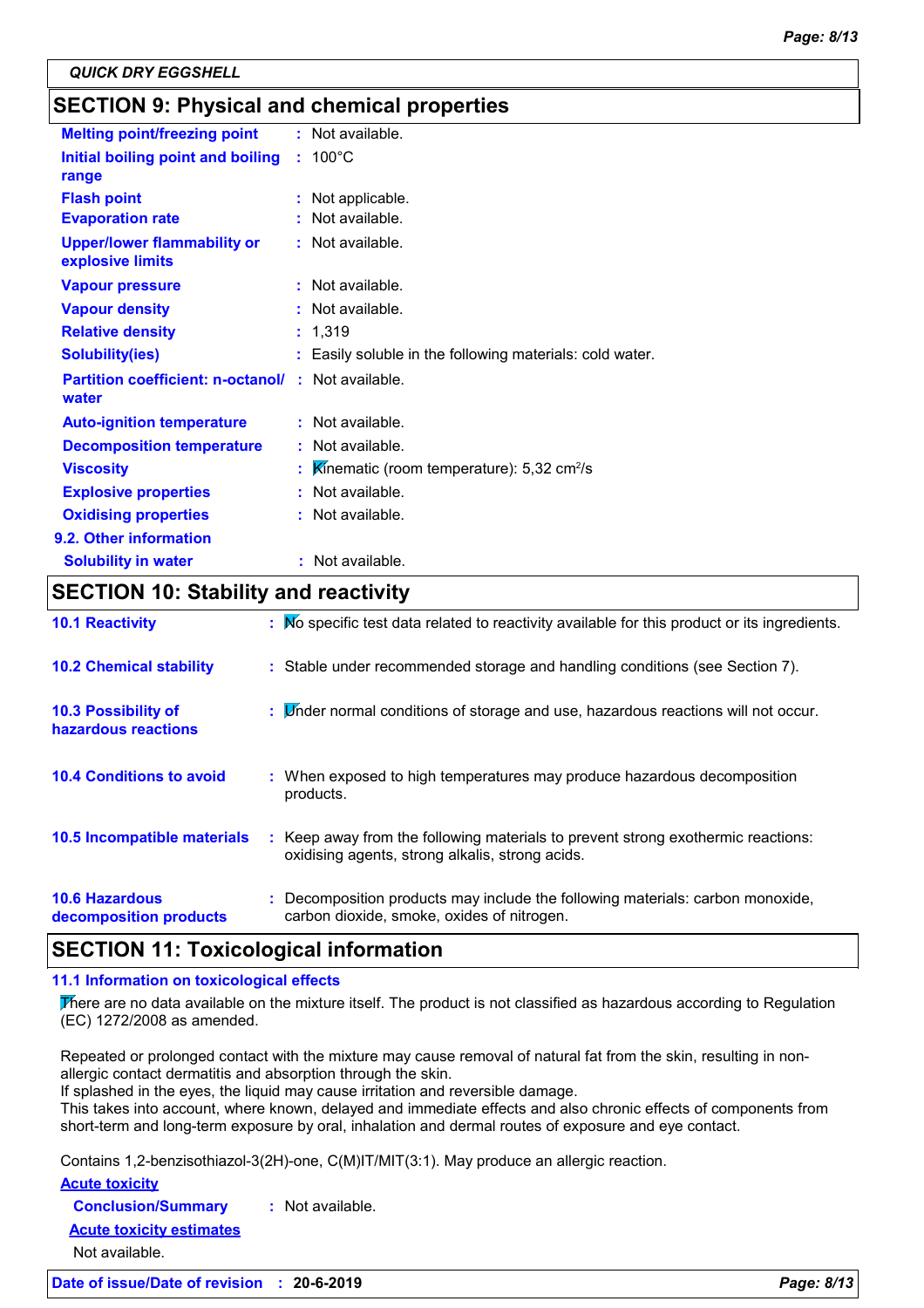# **SECTION 11: Toxicological information**

### **Irritation/Corrosion**

| <b>Product/ingredient name</b>                            | <b>Result</b>          | <b>Species</b> | <b>Score</b>             | <b>Exposure</b>            | <b>Observation</b> |
|-----------------------------------------------------------|------------------------|----------------|--------------------------|----------------------------|--------------------|
| (2-methoxymethylethoxy)<br>propanol                       | Eyes - Mild irritant   | Human          | $\overline{\phantom{a}}$ | 8 milligrams               |                    |
|                                                           | Eyes - Mild irritant   | Rabbit         | $\overline{\phantom{a}}$ | 24 hours 500<br>milligrams |                    |
|                                                           | Skin - Mild irritant   | Rabbit         | $\overline{\phantom{a}}$ | 500<br>milligrams          |                    |
| 1,2-benzisothiazol-3(2H)-one                              | Skin - Mild irritant   | Human          | $\overline{\phantom{a}}$ | 48 hours 5<br>Percent      |                    |
| $C(M)$ IT/MIT $(3:1)$                                     | Skin - Severe irritant | Human          | $\overline{\phantom{a}}$ | 0.01 Percent               |                    |
| <b>Conclusion/Summary</b>                                 | : Not available.       |                |                          |                            |                    |
| <b>Sensitisation</b>                                      |                        |                |                          |                            |                    |
| <b>Conclusion/Summary</b>                                 | : Not available.       |                |                          |                            |                    |
| <b>Mutagenicity</b>                                       |                        |                |                          |                            |                    |
| <b>Conclusion/Summary</b>                                 | : Not available.       |                |                          |                            |                    |
| <b>Carcinogenicity</b>                                    |                        |                |                          |                            |                    |
| <b>Conclusion/Summary</b>                                 | : Not available.       |                |                          |                            |                    |
| <b>Reproductive toxicity</b>                              |                        |                |                          |                            |                    |
| <b>Conclusion/Summary</b>                                 | : Not available.       |                |                          |                            |                    |
| <b>Teratogenicity</b>                                     |                        |                |                          |                            |                    |
| <b>Conclusion/Summary</b>                                 | : Not available.       |                |                          |                            |                    |
| <b>Specific target organ toxicity (single exposure)</b>   |                        |                |                          |                            |                    |
| Not available.                                            |                        |                |                          |                            |                    |
| <b>Specific target organ toxicity (repeated exposure)</b> |                        |                |                          |                            |                    |
| Not available.                                            |                        |                |                          |                            |                    |
| <b>Aspiration hazard</b>                                  |                        |                |                          |                            |                    |
|                                                           |                        |                |                          |                            |                    |

Not available.

### **Other information :**

: Not available.

# **SECTION 12: Ecological information**

### **12.1 Toxicity**

There are no data available on the mixture itself. Do not allow to enter drains or watercourses.

The mixture has been assessed following the summation method of the CLP Regulation (EC) No 1272/2008 and is not classified as hazardous to the environment, but contains substance(s) hazardous to the environment. See section 3 for details.

| <b>Product/ingredient name</b>                                 | <b>Result</b>                  | <b>Species</b>                             | <b>Exposure</b> |
|----------------------------------------------------------------|--------------------------------|--------------------------------------------|-----------------|
| $ \mathcal{K} $ 2-benzisothiazol-3(2H)-one Acute EC50 1,5 mg/l |                                | Daphnia - Daphnia magna                    | 48 hours        |
|                                                                | Acute EC50 0,4 mg/l            | Daphnia - Pseudomonas putia                | 16 hours        |
|                                                                | Acute EC50 97 ppb Fresh water  | Daphnia - Daphnia magna                    | 48 hours        |
|                                                                | Acute IC50 0,067 mg/l          | Algae - Pseudokirchneriella<br>subcapitata | 172 hours       |
|                                                                | Acute LC50 1,3 mg/l            | Fish - Ochorhyncus mykiss                  | 196 hours       |
|                                                                | Acute LC50 167 ppb Fresh water | Fish - Oncorhynchus mykiss                 | 196 hours       |

**Conclusion/Summary :** Not available.

# **12.2 Persistence and degradability**

**Conclusion/Summary :** Not available.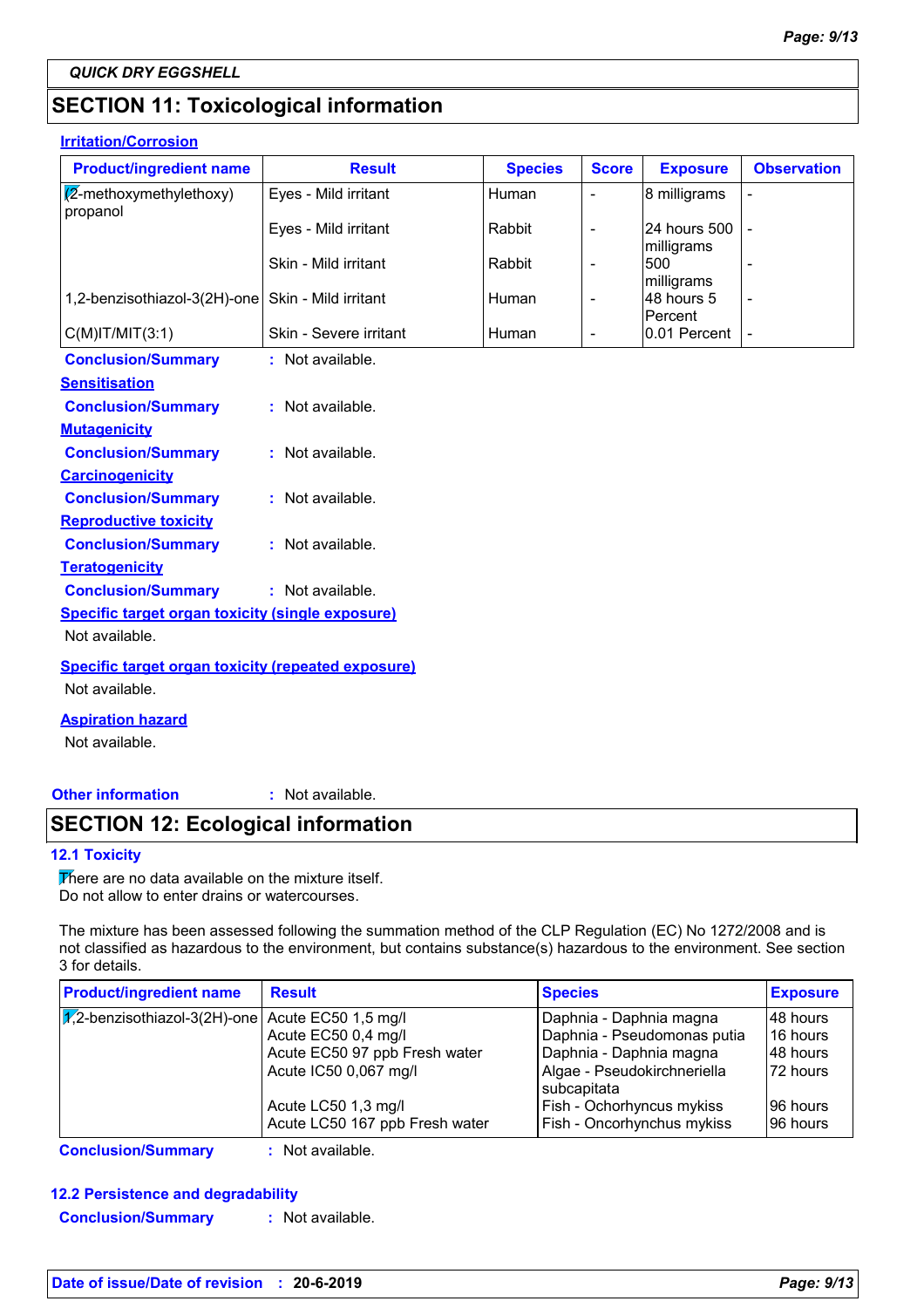# **SECTION 12: Ecological information**

### **12.3 Bioaccumulative potential**

| <b>Product/ingredient name</b>               | <b>LogP</b> <sub>ow</sub> | <b>BCF</b> | <b>Potential</b> |
|----------------------------------------------|---------------------------|------------|------------------|
| $\sqrt{2}$ -methoxymethylethoxy)<br>propanol | 0.004                     |            | <b>I</b> low     |

| <b>12.4 Mobility in soil</b><br><b>Soil/water partition</b> | $:$ Not available.                                    |
|-------------------------------------------------------------|-------------------------------------------------------|
| <b>coefficient (Koc)</b>                                    |                                                       |
| <b>Mobility</b>                                             | : Not available.                                      |
| 12.5 Results of PBT and vPvB assessment                     |                                                       |
| <b>PBT</b>                                                  | : Not applicable.                                     |
|                                                             | P: Not available. B: Not available. T: Not available. |
| <b>vPvB</b>                                                 | : Not applicable.                                     |
|                                                             | vP: Not available, vB: Not available.                 |

**12.6 Other adverse effects** : No known significant effects or critical hazards.

# **SECTION 13: Disposal considerations**

The information in this section contains generic advice and guidance. The list of Identified Uses in Section 1 should be consulted for any available use-specific information provided in the Exposure Scenario(s).

#### **13.1 Waste treatment methods**

| <b>Product</b>                 |           |                                                                                                                                                                                                                                                                                                                                                                                                                                                                                                                                                      |
|--------------------------------|-----------|------------------------------------------------------------------------------------------------------------------------------------------------------------------------------------------------------------------------------------------------------------------------------------------------------------------------------------------------------------------------------------------------------------------------------------------------------------------------------------------------------------------------------------------------------|
| <b>Methods of disposal</b>     |           | : The generation of waste should be avoided or minimised wherever possible.<br>Disposal of this product, solutions and any by-products should at all times comply<br>with the requirements of environmental protection and waste disposal legislation<br>and any regional local authority requirements. Dispose of surplus and non-<br>recyclable products via a licensed waste disposal contractor. Waste should not be<br>disposed of untreated to the sewer unless fully compliant with the requirements of<br>all authorities with jurisdiction. |
| <b>Hazardous waste</b>         |           | : Within the present knowledge of the supplier, this product is not regarded as<br>hazardous waste, as defined by EU Directive 2008/98/EC.                                                                                                                                                                                                                                                                                                                                                                                                           |
| <b>Disposal considerations</b> |           | Do not allow to enter drains or watercourses.<br>Dispose of according to all federal, state and local applicable regulations.<br>If this product is mixed with other wastes, the original waste product code may no<br>longer apply and the appropriate code should be assigned.<br>For further information, contact your local waste authority.                                                                                                                                                                                                     |
| <b>Packaging</b>               |           |                                                                                                                                                                                                                                                                                                                                                                                                                                                                                                                                                      |
| <b>Methods of disposal</b>     |           | The generation of waste should be avoided or minimised wherever possible. Waste<br>packaging should be recycled. Incineration or landfill should only be considered<br>when recycling is not feasible.                                                                                                                                                                                                                                                                                                                                               |
| <b>Disposal considerations</b> |           | Using information provided in this safety data sheet, advice should be obtained from<br>the relevant waste authority on the classification of empty containers.<br>Empty containers must be scrapped or reconditioned.<br>Dispose of containers contaminated by the product in accordance with local or<br>national legal provisions.                                                                                                                                                                                                                |
| <b>Type of packaging</b>       |           | European waste catalogue (EWC)                                                                                                                                                                                                                                                                                                                                                                                                                                                                                                                       |
| <b>CEPE Paint Guidelines</b>   | 15 01 10* | packaging containing residues of or contaminated by<br>hazardous substances                                                                                                                                                                                                                                                                                                                                                                                                                                                                          |
| <b>Special precautions</b>     |           | : This material and its container must be disposed of in a safe way. Empty containers<br>or liners may retain some product residues. Avoid dispersal of spilt material and<br>runoff and contact with soil, waterways, drains and sewers.                                                                                                                                                                                                                                                                                                            |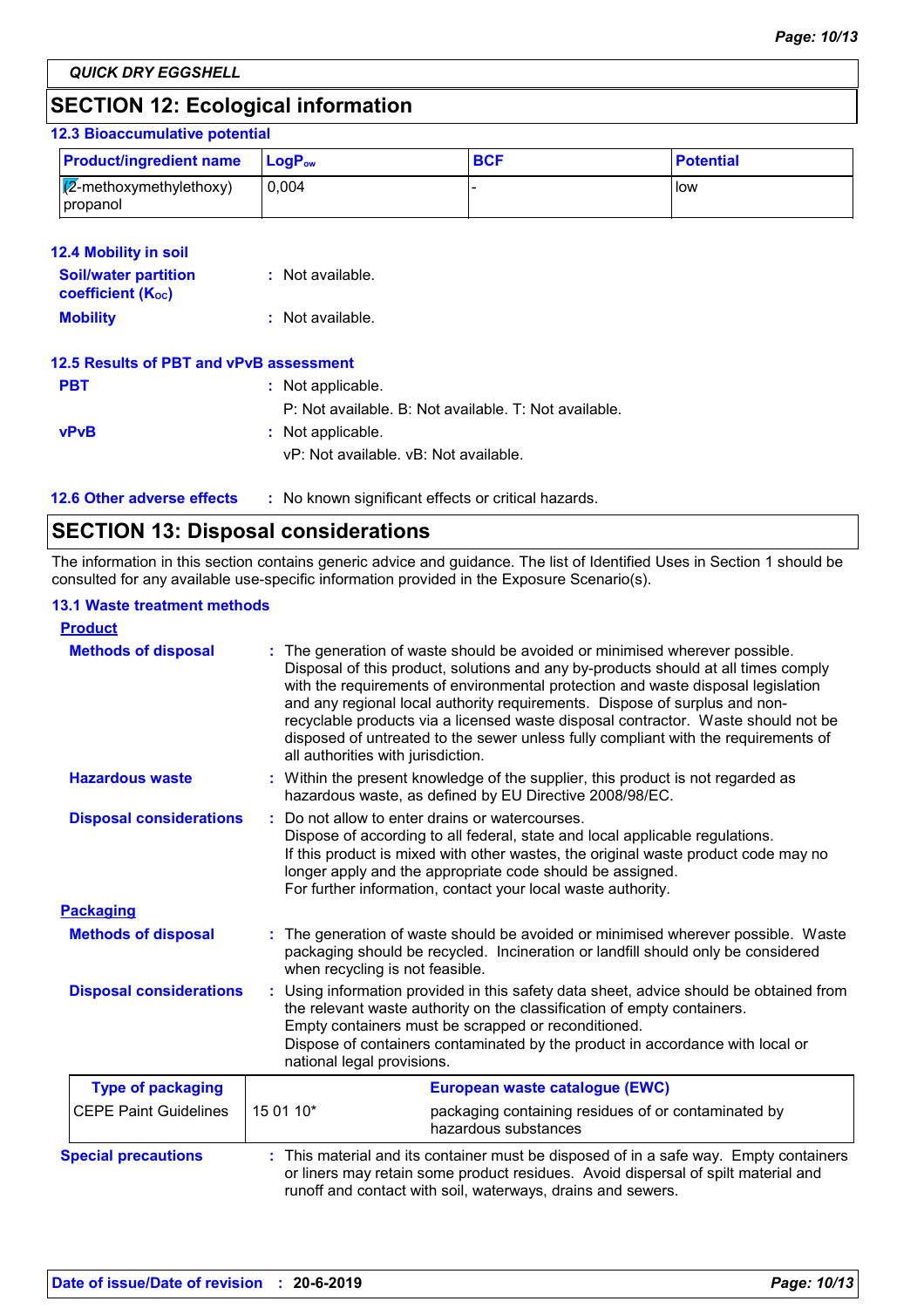*QUICK DRY EGGSHELL*

 $\Gamma$ 

# **SECTION 14: Transport information**

|                                                                                             | <b>ADR</b>                                                                                                                                                                                                             | <b>IMDG</b>     |
|---------------------------------------------------------------------------------------------|------------------------------------------------------------------------------------------------------------------------------------------------------------------------------------------------------------------------|-----------------|
| 14.1 UN number                                                                              | Not regulated.                                                                                                                                                                                                         | Not regulated.  |
| 14.2 UN proper<br>shipping name                                                             | Not applicable.                                                                                                                                                                                                        | Not applicable. |
| <b>14.3 Transport</b><br>hazard class(es)<br><b>Class</b>                                   | Not applicable.                                                                                                                                                                                                        | Not applicable. |
| <b>Subsidiary class</b>                                                                     |                                                                                                                                                                                                                        |                 |
| <b>14.4 Packing group</b>                                                                   | Not applicable.                                                                                                                                                                                                        | Not applicable. |
| 14.5<br><b>Environmental</b><br>hazards                                                     |                                                                                                                                                                                                                        |                 |
| <b>Marine pollutant</b>                                                                     | No.                                                                                                                                                                                                                    | No.             |
| <b>Marine pollutant</b><br><b>substances</b>                                                |                                                                                                                                                                                                                        | Not available.  |
| <b>14.6 Special</b><br>precautions for<br>user                                              | Transport within user's premises: always<br>transport in closed containers that are upright<br>and secure. Ensure that persons transporting<br>the product know what to do in the event of an<br>accident or spillage. |                 |
| <b>HI/Kemler number</b>                                                                     | Not available.                                                                                                                                                                                                         |                 |
| <b>Emergency</b><br>schedules (EmS)                                                         |                                                                                                                                                                                                                        | Not applicable. |
| <b>14.7 Transport in bulk</b><br>according to Annex II of<br><b>MARPOL and the IBC Code</b> | : Not applicable.                                                                                                                                                                                                      |                 |
| <b>Additional</b><br><b>information</b>                                                     |                                                                                                                                                                                                                        |                 |

### **15.1 Safety, health and environmental regulations/legislation specific for the substance or mixture EU Regulation (EC) No. 1907/2006 (REACH)**

### **Annex XIV - List of substances subject to authorisation**

### **Annex XIV**

None of the components are listed.

#### **Substances of very high concern**

None of the components are listed.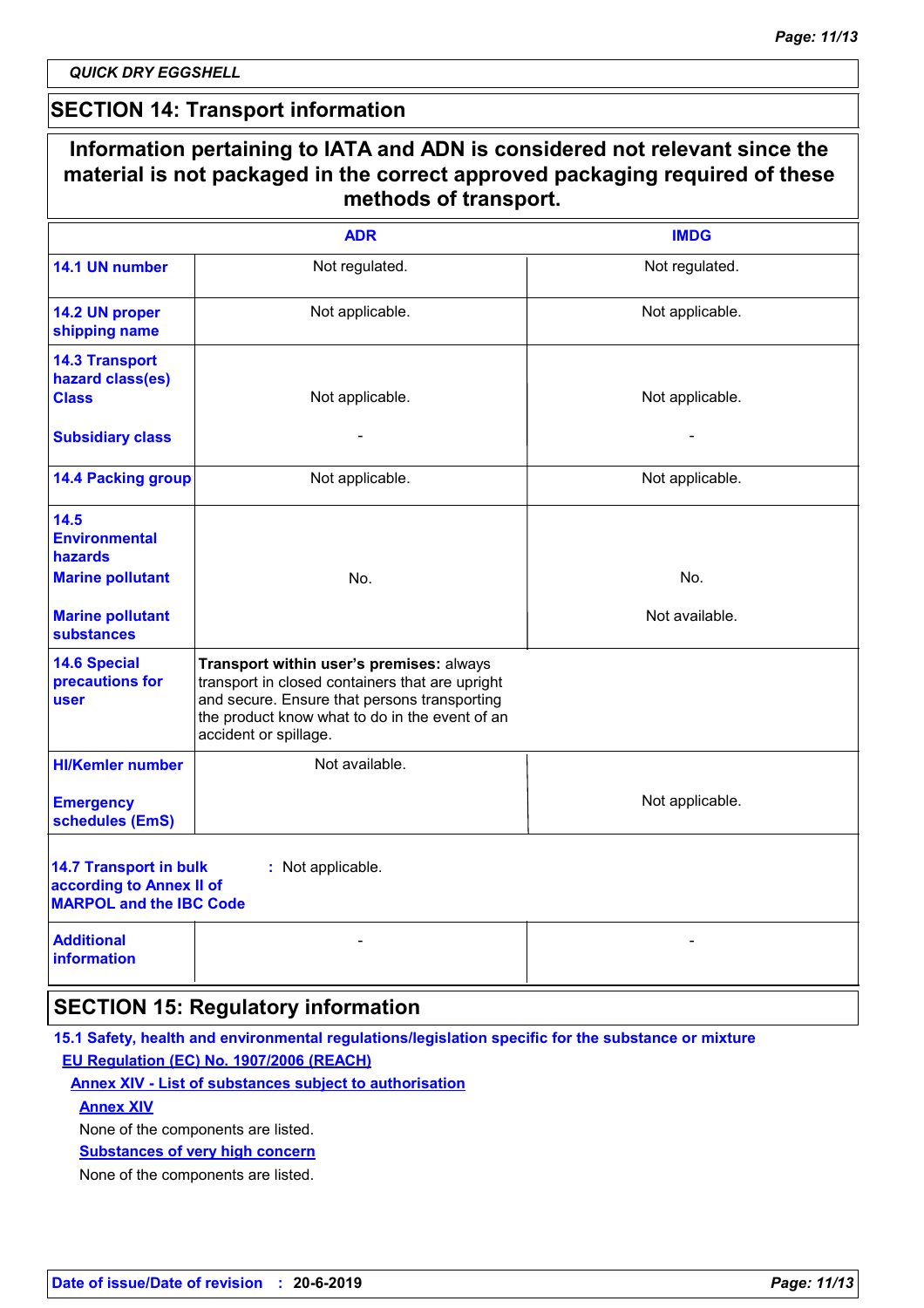# **SECTION 15: Regulatory information**

| <b>Annex XVII - Restrictions</b><br>on the manufacture,<br>placing on the market<br>and use of certain<br>dangerous substances,<br>mixtures and articles | : Not applicable.                                                                                                                                         |
|----------------------------------------------------------------------------------------------------------------------------------------------------------|-----------------------------------------------------------------------------------------------------------------------------------------------------------|
| <b>Other EU requlations</b>                                                                                                                              |                                                                                                                                                           |
| <b>VOC</b>                                                                                                                                               | : The provisions of Directive 2004/42/EC on VOC apply to this product. Refer to the<br>product label and/or technical data sheet for further information. |
| <b>VOC for Ready-for-Use</b><br><b>Mixture</b>                                                                                                           | : Not applicable.                                                                                                                                         |
| Ozone depleting substances (1005/2009/EU)<br>Not listed.                                                                                                 |                                                                                                                                                           |
| <b>Prior Informed Consent (PIC) (649/2012/EU)</b><br>Not listed.                                                                                         |                                                                                                                                                           |
| <b>Seveso Directive</b><br><b>International regulations</b><br>Not listed.                                                                               | This product is not controlled under the Seveso Directive.<br><b>Chemical Weapon Convention List Schedules I, II &amp; III Chemicals</b>                  |
| <b>Montreal Protocol (Annexes A, B, C, E)</b><br>Not listed.                                                                                             |                                                                                                                                                           |
| Not listed.                                                                                                                                              | <b>Stockholm Convention on Persistent Organic Pollutants</b>                                                                                              |
| Not listed.                                                                                                                                              | <b>Rotterdam Convention on Prior Informed Consent (PIC)</b>                                                                                               |
| <b>UNECE Aarhus Protocol on POPs and Heavy Metals</b><br>Not listed.                                                                                     |                                                                                                                                                           |
| <b>15.2 Chemical safety</b><br>assessment                                                                                                                | : No Chemical Safety Assessment has been carried out.                                                                                                     |

# **SECTION 16: Other information**

| <b>CEPE code</b> |  |
|------------------|--|
|------------------|--|

 $\nabla$  Indicates information that has changed from previously issued version.

| <b>Abbreviations and acronyms :</b> ATE = Acute Toxicity Estimate |  |                                                                               |
|-------------------------------------------------------------------|--|-------------------------------------------------------------------------------|
|                                                                   |  | CLP = Classification, Labelling and Packaging Regulation [Regulation (EC) No. |
|                                                                   |  | 1272/2008]                                                                    |
|                                                                   |  | DMEL = Derived Minimal Effect Level                                           |
|                                                                   |  | DNEL = Derived No Effect Level                                                |
|                                                                   |  | EUH statement = CLP-specific Hazard statement                                 |
|                                                                   |  | PBT = Persistent, Bioaccumulative and Toxic                                   |
|                                                                   |  | <b>PNEC = Predicted No Effect Concentration</b>                               |
|                                                                   |  | <b>RRN = REACH Registration Number</b>                                        |
|                                                                   |  | vPvB = Very Persistent and Very Bioaccumulative                               |

### **Procedure used to derive the classification according to Regulation (EC) No. 1272/2008 [CLP/GHS]**

| <b>Classification</b> | <b>Justification</b> |
|-----------------------|----------------------|
| Not classified.       |                      |

**Full text of abbreviated H statements**